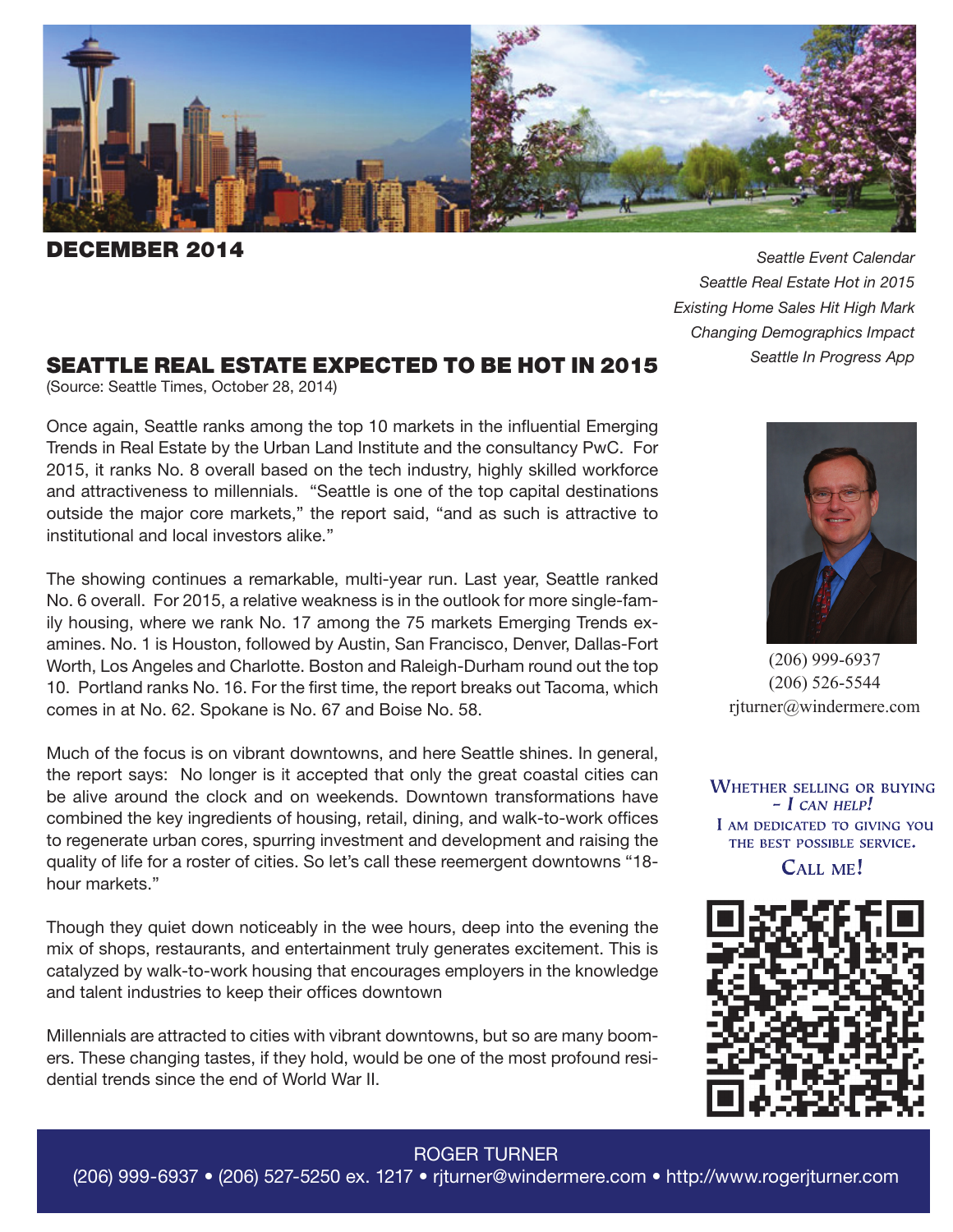# SEATTLE CALENDAR

## POLAR BEAR DIVE **SEATTLE** RESOLUTION RUN 5K & OPTIONAL 'TRIP-N-DRIP' POLAR BEAR DIVE

Club Northwest invites you to Magnuson Park on January 1st for this whopper of a good time! Celebrating the beginning of the new year, the event consists of a 5K run/walk that has an optional Polar Bear Dive into Lake Washington just prior to the event finish line area. The post-race celebration includes a free kids dash for children 10 & under, a beer garden for those over 21 and a free chili feed for all.

Stay Dry or Choose the Polar Bear Dive. Participants in this 3.1 mile run/walk can choose to stay dry and compete in the standard 5K run/walk or they can choose to select the optional Polar Bear Dive 5K that takes a brief detour into Lake Washington roughly 100 yards before the 5K finish line. Results for the standard 5K and the Polar Bear 5K will be scored separately. Roughly 60% of the 2,400+ race registrants last year chose the Polar Bear Dive option.

### SEATTLE BOAT SHOW, INDOORS + AFLOAT JAN 23 - FEB 1, 2015

The Seattle Boat Show, Indoors + Afloat, is the West Coast's Largest Boat Show featuring more than 1,000 recreational watercraft, seminars and the latest accessories indoors at CenturyLink Field, plus afloat on South Lake Union. A free shuttle runs every day between CenturyLink Field and South Lake Union every 30 minutes.

#### U.S. EXISTING HOME SALES HIT ONE-YEAR HIGH IN OCTOBER

(Source: Reuters, November 20, 2014)

 U.S. home sales jumped to their highest level in more than a year in October, and outpaced the sales level a year ago for the first time in 2014 --further evidence the housing market is on a recovery path.

The National Association of Realtors (NAR) on Thursday said existing home sales rose 1.5 percent to an annual rate of 5.26 million units, the highest rate since September of last year. Sales rose 2.5 percent compared to a year ago, the first time since October 2013 that sales have risen above the prior-year levels.

Economists polled by Reuters had forecast sales falling to a 5.16 million-unit pace, from an upwardly revised rate of 5.18 million units in September.

"This is the first time in the year where we have seen a year over year annual gain, which means that existing home sales have made that successful U-turn," Lawrence Yun, NAR's chief economist, told reporters.

Housing is slowly regaining its footing after activity stalled in the second half of 2013 following a run-up in mortgage rates. While the sector continues to be hobbled by sluggish wage growth, a recent decline in mortgage rates should help support sales. A separate report this week from the Mortgage Bankers Association showed applications for loans to purchase homes surged last week as low rates lured potential buyers.

### CHANGING DEMOGRAPHICS IMPACTING HOUSING MARKET, SAY REALTORS

(Source: National Association of Realtors, November 9, 2014)

Realtors® from across the country gathered today to discuss the effects changing homebuyer demographics on the housing market.

"Among primary residence homebuyers, the demographics have shifted dramatically, especially among first-time homebuyers, whose share of the market has dropped to its lowest level in decades," said Jessica Lautz, director of member and consumer survey research for the National Association of Realtors. "We have also seen an increase in the median age and income of the average buyer, as well as in multigenerational household formations as adult children and elderly family members move back in with their families."

Adult millennials, those aged 18 to 33, were a popular topic of discussion for the panel. In 2014, millennials saw 60 percent bet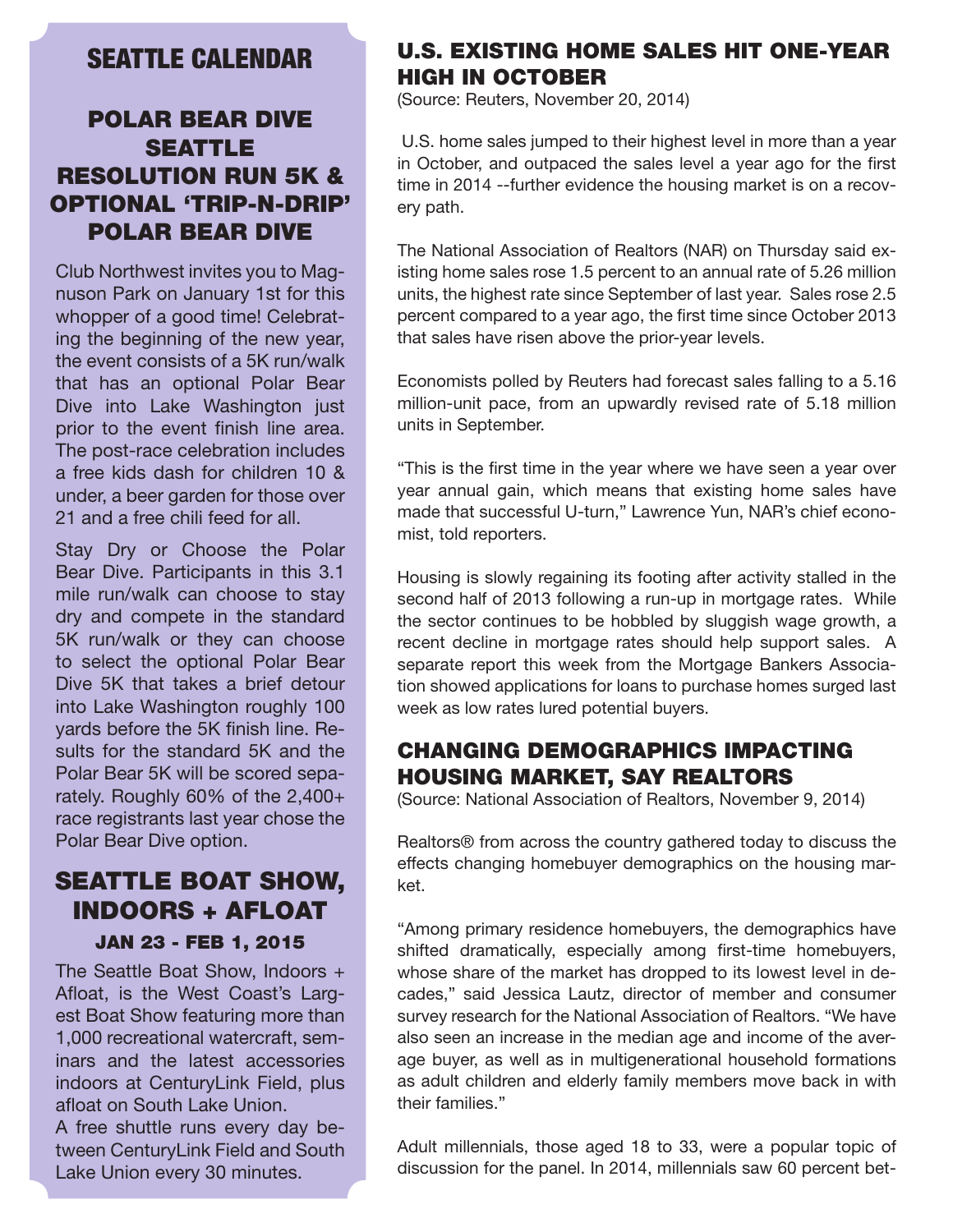ter job growth than the US overall and a drop in unemployment to 6 percent. This growth, along with improved economic opportunities, should encourage millennials to form households and buy homes in the coming years. "Millennials are the largest generation of people in the U.S. and represent 60 percent of first-time homebuyers," said Jonathan Smoke, chief economist for realtor. com. "They are also more likely than any other group to purchase a home in the next year."

Tightened inventory, difficulty receiving credit and lower than average salaries have kept many of these buyers out of the market, but most economists see that as a temporary setback.

"It's not that young people don't want to purchase homes, it's that they are delaying the purchase," said Lisa A. Sturtevant, vice president of research for the National Housing Conference. "Many of the reasons millennials are not forming households or making purchases are economic, so as the economy improves, we should see this group become more of a force in the housing market."

Smoke said it's a misperception that millennials are not already participating in the market. "They represented 37 percent of home shoppers this summer, and over the next 5 years this generation will make up two-thirds of household formations," he said. "Between June and September 2014, over half of adults aged 21-34 visited real estate websites or mobile apps. And this is the cusp get ready for the millennial wave to drive the housing market for decades."

Another group that will be competing with millennials for dominance in the housing market is baby boomers. Sturtevant said, "With millennials searching for new homes, baby boomers downsizing, and groups with historically lower incomes all entering the market, an increased demand for smaller, less expensive homes will begin to emerge."

## REMODELING EXPO 2015 January 2-4, 2015

#### AT THE WASHINGTON STATE CONVENTION CENTER

Back for a 13th exciting year, the 2015 Seattle Remodeling Expo is back to help you turn your dream home into a reality. It's the perfect way to jumpstart the New Year!

As Seattle's comprehensive "one stop" home show, you'll discover thousands of new and exciting ideas -- from the smallest design details, to the largest additions, and everything in between.

You'll also learn the latest innovations and design trends from experts who'll be showcasing everything imaginable for your home, including (but not limited to) the latest in: cabinetry and countertops, flooring, sunrooms and additions, basement finishing, waterproofing, smart home automation, energy efficient windows and exterior products.

And speaking of experts: you'll also meet some of the industry's leading remodeling and building gurus, who will be on hand to answer your questions, and provide you with practical "insider" advice that will save you money, time and stress.

Keasons Greetine